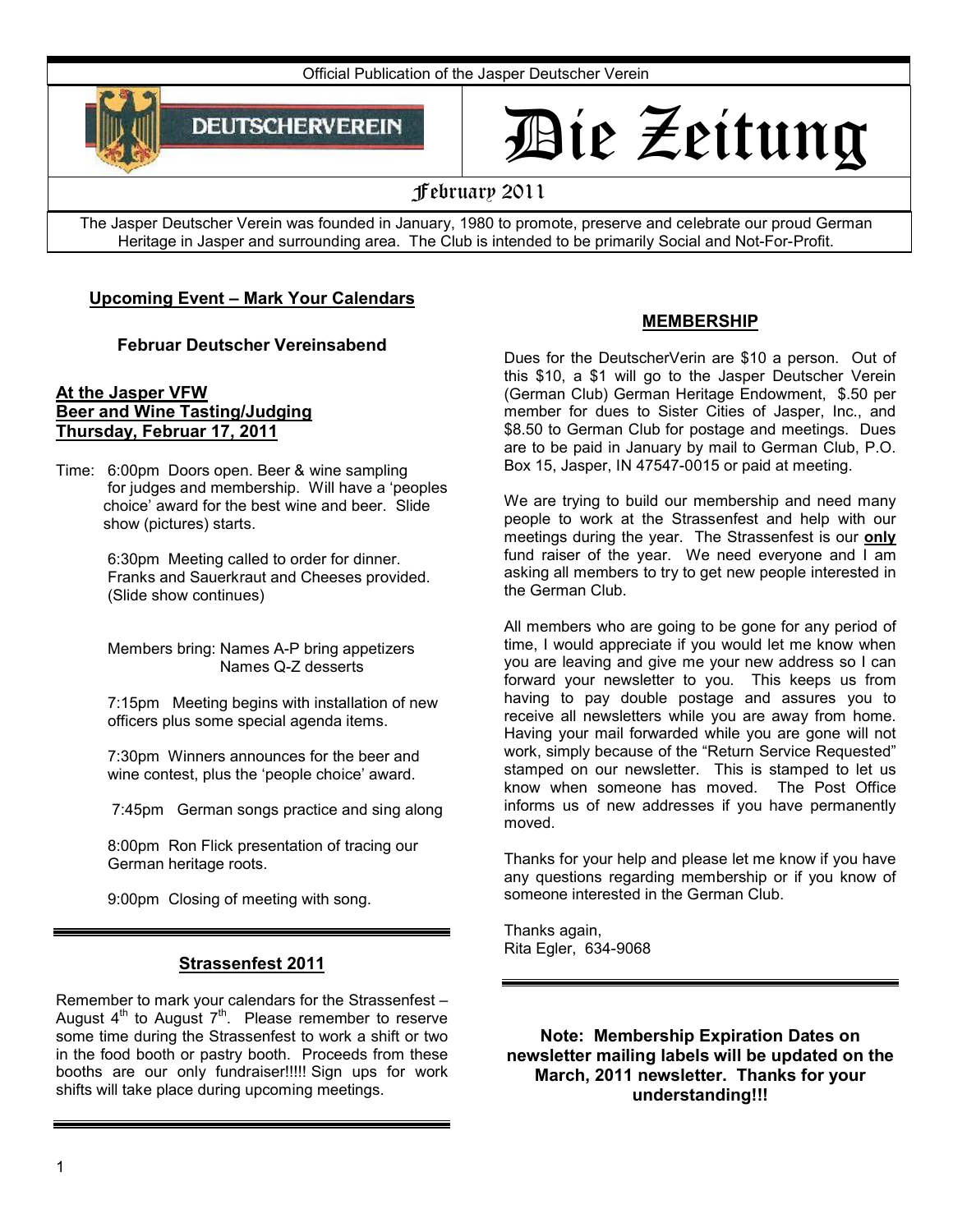## **News from the Jasper High School German Exchange Program**

The JHS German Exchange Program will be selling Texas Roadhouse rolls in the weeks prior to Easter. Rolls are \$4 per dozen and can be frozen until used. Honey Cinnamon Butter is also for sale with it for \$2 a pint. All proceeds benefit the German Exchange Program's trip to Germany in 2011. Any questions may be directed to Erin White at JHS.

The students will soon be selling BR Bucks.

#### **Theme Baskets!!!!**

Sister Cities of Jasper, Inc. will be selling tickets for Theme Baskets which will be raffled at the February 17<sup>th</sup> meeting of the Deutscher Verein.

Many thanks go to Rita Egler and Nancy Eckerle for making and donating these baskets. One is a Valentine theme and the other basket is a Winter Soup Making theme.

Tickets are 6 for \$5 or \$1 each. They can also be gotten by calling Patti Goepfrich at 482-4821.

#### **News from The Dubois County Suds Club**

The following is a slate of some of the activities of the Dubois County Suds Club for 2011. There are still some dates to be determined.

Even if you have no interest in learning how to homebrew, members of the Deutscher Verein are ALWAYS invited to stop by a meeting or event to simply enjoy some good beer! Thanks!

March 12 - Bus trip to Indianapolis April 5 - meeting at Schnitzelbank - 7pm May - Big Brew Day (exact date TBD) June 7 - meeting at Schnitzelbank - 7pm July 5 - meeting at Snaps - 7pm August 6 - Strassenfest contest September 6 - meeting at Schnitzelbank - 7pm September 17 - German Club Picnic October - Learn to Homebrew Day (exact date TBD) November 1 - meeting at Schnitzelbank - 7pm December - Holiday party (exact date TBD)

## **Happy Valentine's Day!!!!!!**



## **They Are Coming!!!!!**

For the 2011-12 school year, Tobias Fidler, Tim Ehrhardt, Hans Guenter, Vanessa De Leo, Marlena Loeffler and Maja Gutenkunst will be traveling to Jasper to attend Jasper High School. These young adults are from Pfaffenweiler or neighboring communities to Pfaffenweiler.

Would you like an opportunity to be a host family or a welcoming family? What a wonderful opportunity to expand your cultural knowledge of Germany and share with the student American culture. If you have any questions or would like additional information on any of these students please contact Matt Hilger at 661-0624, Carolyn Mowat at 634-7193, Sandy Wehr at 482-2055, or Patti Goepfrich at 482-4821.

For more information on the Home Stay Program, tune to WITZ at  $7:05$ am on February  $8<sup>th</sup>$ . Special guests on the Gary Lee Program will be Laura Lang, Dr. Terry Brown, and Patti Goepfrich.

#### **Jasper Deutscher Verein Taking Scholarship Applications**

The Jasper Deutscher Verein is offering a scholarship in the amount of \$1,000 to a German student of Dubois County. If you have a child, grandchild or know of anyone who would like to submit an application, please inform them to contact their Guidance Counselor at their school. Applications must be postmarked no later than April 1, 2011. If any questions, please contact Linda Wehr at 482-4432.

At their January Board of Directors' Meeting in 2008, the following adopted the following qualifications for the Dubois County Scholarship in the amount of \$1,000.00.

1. Completion of the common scholarship application available from the School's Guidance Office.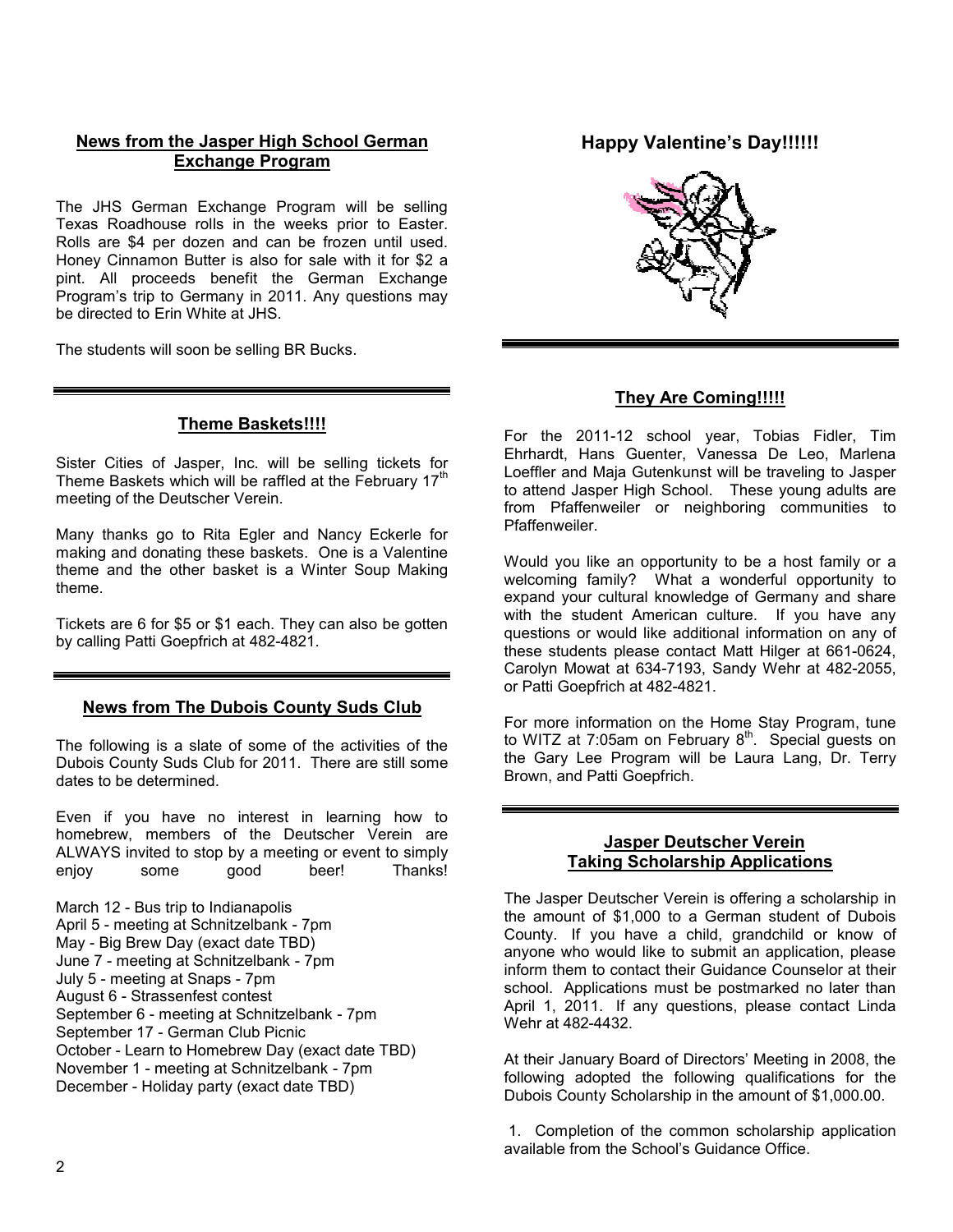2. Successful completion of two years of high school German.

 3. Two years of active participation in German Club or German Civic affairs in other schools.

4. Verification of enrollment in a German course at the college of their choice, or participation in an accredited German study abroad program such as the IU Honors Program.

5. Submission of a one page or less essay stating your personal qualifications and intentions.

6. GPA consideration.

7. Participation in an exchange program or hosting an exchange student.

8. Submission of two letters of recommendation from adults other than school personnel regarding personal character, etc.

9. The scholarship will be awarded upon verification of enrollment in German at college or acceptance into another German study abroad program such as the IU Honors Program. A \$500.00 scholarship will be given for the first semester and will be renewable for the second semester.

10. Parental membership in the Jasper Deutscher Verein will be considered.

11. Submission of all completed forms by April 1st, to:

President of Jasper Deutscher Verein, P.O. Box 15, Jasper, Indiana 47547-0015

#### **Sister Cities "Peace Through People"**

Sister Cities of Jasper, Inc. was founded in 1985 to exchange cultural and civic ideas, and student exchanges with foreign countries thereby creating good will and broadening educational opportunities. Sister Cities of Jasper also raises funds to help support JHS students participating in the German foreign student exchange program

The next class of students will travel to Pfaffenweiler, Germany and to Poessneck, Germany (formerly East Germany) again for one month in June, 2011.

If any Deutscher Verein member would like to personally contribute to this very worthy cause, your contribution would be very much appreciated.

Sister Cities of Jasper, Inc. is exempt from the Federal income tax under section 501(c) (3) of the Internal Revenue Code. Thus, donees may deduct their charitable contributions to this organization as proved in the section 170 of the IRS Code.

Checks should be made payable to Sister Cities of Jasper, Inc. and sent to Jim Gutgsell, President, Sister Cities of Jasper, C/O Furniture Components, Inc., P. O. Box 593, Jasper, IN 47547-0593.

#### **Erinnerst Du Dich?**

(The following information has been taken from Deutscher Verein Minutes and Misc. files)

Milestones of the Deutscher Verein

#### **1988**

Officers and Board of Directors of the Deutscher Verein are Bob Verkamp, Fred Hollinden, Ruth Wibbels, Rita Egler, Dan Wehr, Ron Kieffner, Nancy Burton,Eileen Schaber, Claude Eckert and Lowell Glendening.

The Deutscher Verein held an "Authentic Old Fashion Day of Butchering" on the Leonard and Viola Wehr Farm.

The following members of the Deutscher Verein and Sister Cities of Jasper visited Pfaffenweiler and other areas of Germany. They were special guests at the Schneckenfest.

Maurice and Ruth Ann Beck, Bob and Sharon Dilger, Joe and Irene C. Eckerle, Claude and Martina Eckert, Ed and Nancy Eckert, Leon and Elfrieda Fleck, Lowell and Joan Glendening, Gene and Rosemarie Gramelspacher, Clarence and Edna Hildenbrand, Jim and Dolores Hopf, Gene and Betty Kempf, Vic and Monica Knies, Linus and Sally Lechner. George and Sue Lythgoe, Donald and Vera Renner, Ed and Anna Mae Schaaf, Clarence and Ardella Schneider, Bernie and Patty Schwenk, John and Ruth Wibbels, Stan and Mary Jane Krempp, Virgil Fleck, Gilbert Tredway, Mildred Fischer, Gertrude Hulsman, Nancy Habig, Virginia Stemle, Bernice Sermersheim, Clara Hurm, Judy Bennett, Jim and Dottie Boeckman, Dave and Cathy Bredhold, Dave and Judy Buehler, Harold and Nancy Burton, Rich and Medo Eckerle, Gary and Rita Egler, Lee and Rita Gress, Larry and Betty Hanselman, Ken and Rosemary Heim, Dan and Sharon Hoffman, Charles and Lou Hopf, Ron and Ardella Keusch, Ron and LaVerne Kieffner, Basil and Dolores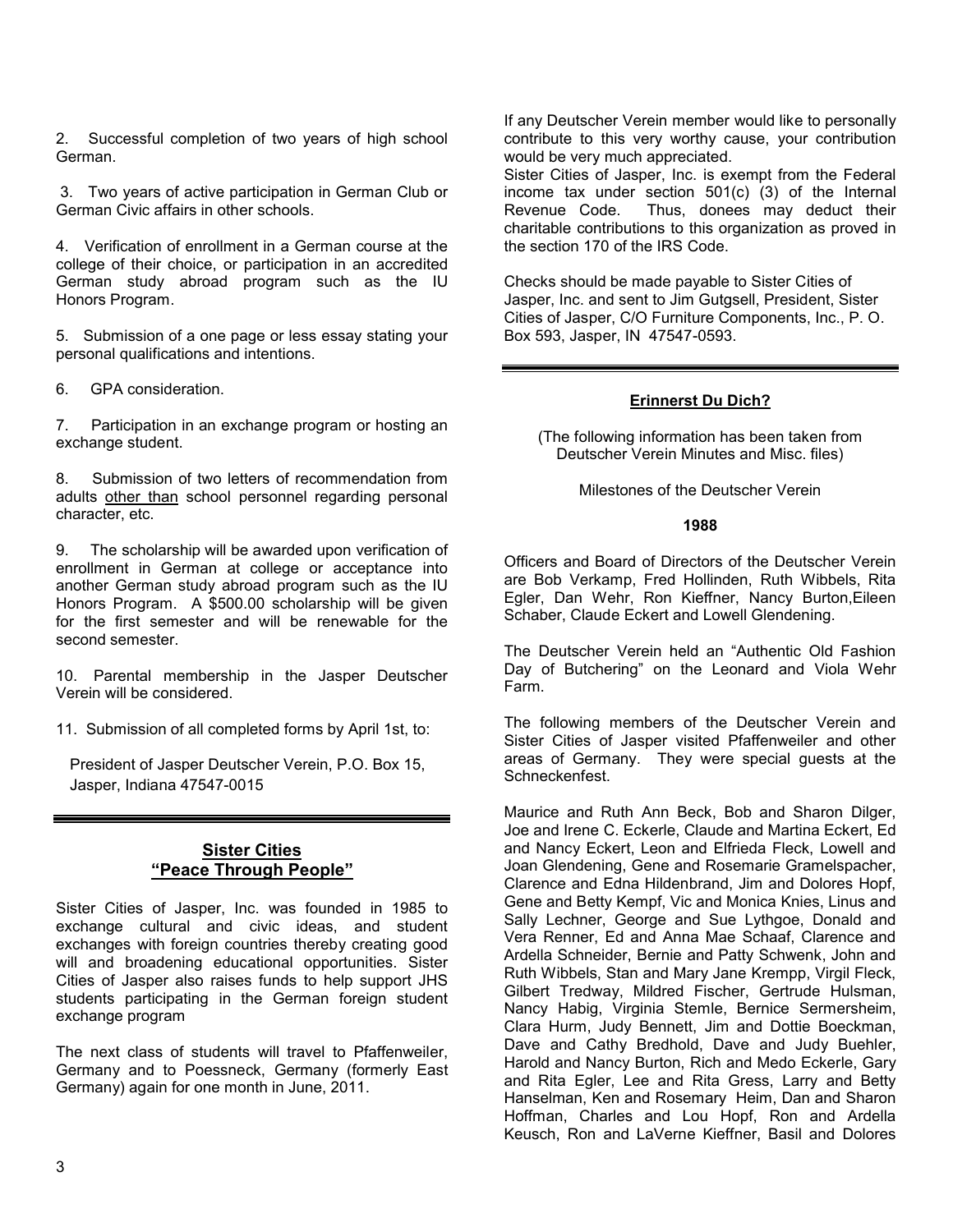Kunkel, Tom and Myrna Kunkel, Rich and Joan Reckelhoff, Jerome and Clara Streicher, Dan and Linda Wehr, Marlene Truesdale, Don and Rita Rasche, Jim and Rita Corn, and Dick and Liz Woods.

The Ambassador to West Germany visited Jasper.

#### **The following is from Claude and Martina Eckert's History of Sister Cities – Jasper – Pfaffenweiler – The First Five Years – 1985 – 1990**

On Wednesday, August 30, to Sept. 9, 1988, it was our turn to travel. Two busloads of citizens of Jasper and the surrounding area – 44 on one bus and 48 on the other – visited Pfaffenweiler to complete the two cities' official partnership. Burgermeister Gutgsell and archivist Eddy Weeger met us at the airport in Stuttgart and took us by bus to the House of Parliament there. In the dining room, we were guests at a reception and lunch given by Staatsekretaer and Landtagsabgeordneter Gundolf Fleischer and Landstagspraesident Erich **Schneider** 

After a tour of the Parliament building and downtown Stuttgart, we traveled south through the edge of the Black Forest to Pfaffenweiler. We were met upon arrival—at about 5 pm—by a large group of residents, the town band and a group of singing schoolchildren. Two of the children, Jasmin Michel and Harold Schuble, gave a narration of the emigration of the people from Pfaffenweiler.

Bread and wine were served while much handshaking and hugging was going on. Our hosts then took us to their homes, where we spent the week.

On Thursday, September 1, we were taken by bus to the Kaiserstuhle. On the way, we had a picnic at the Katzensteinbuch and stopped off for a tour of St. Stevens Cathedral, which is more than 1,000 years old. From there we continued our tour to the largest cooperative winery in Europe, where Karl Kiefer is in charge as the Kellermeister (cellar master). After learning a bit about how grapes are processed and wine is made – and then, of course, tasting some – we returned to Pfaffenweiler to meet the incoming Deutscher Verein group.

Again, gifts were exchanges and dignitaries gave speeches. One of the most impressionable gifts was a large wooden snail, hand-carved out of a block of African mahogany by German Club member James Corn.

Many years ago, snails – which thrived on fallen grapes – were pests to vineyard-growers. Try as they did, the vineyard owners could find no way to get rid of the slippery pests. When times were hard and food scarce, Germans followed France's lead and began eating the snails; they at so many they nearly made them extinct.

Pfaffenweiler, one of the many small towns and villages in the Schneckental Valley, celebrates an annual fall festival in honor of the snail – the pest that turned out to be a sought-after food.

The Memory Monument was unveiled at 10 am the following day. The monument was designed and erected by its sculptor, Waldemar Eckert, to stand forever in memory of the immigrants' descendants who returned to Pfaffenweiler to complete the Sister Cities Partnership. A linden tree was planted behind the monument to replace a tree that had died after shading the area for 100 years.

The opening ceremonies of the Schneckenfest (Snail Festival) were held at 6 pm that day at the archway entrance to the festival. Emil Eckert and I were to share the honor of lighting the lamp that hung in the arch. Emil was sick and hospitalized, however, so I had the honor of lighting the lamp for both of us.

Less than a month later, on September 29, Emil died at the age of 72. He had been Burgermeister for 20 years before Fritz Gutgsell and had been active in trying to establish a Sister Cities program to the very end of his administration.

The evening when he was to have helped me light the lamp, a reception and evening meal for our group was held at the Winzerkappele Stube, where many gifts and short speeches were exchanged. Later, at the festival, we met Dr. Emil Schill, who is the county governor (Laundratsant) of Breisgau. I exchanged gifts with him, pinning an Indiana lapel pin, featuring a cardinal, to his jacket. He gave me three books of the Breisgau-Hochschwartzwald, which I shared with Ron Kieffner and Vic Knies.

On Saturday we attended a pageant at which adults depicted the emigration of the first citizen of Pfaffenweiler, Alois Eckert, who came to Jasper in 1846. After investigating the conditions in Jasper that year, he returned to Pfaffenweiler to get his family and others to join him in 1847.

Special church services were planned for Sunday morning. Father Adalbert Roth officiated, and it was a big thrill for me to be asked to take part in the services by doing one of the readings. Vic Knies, councilman-atlarge of the City of Jasper and Mayor Jerome Alles's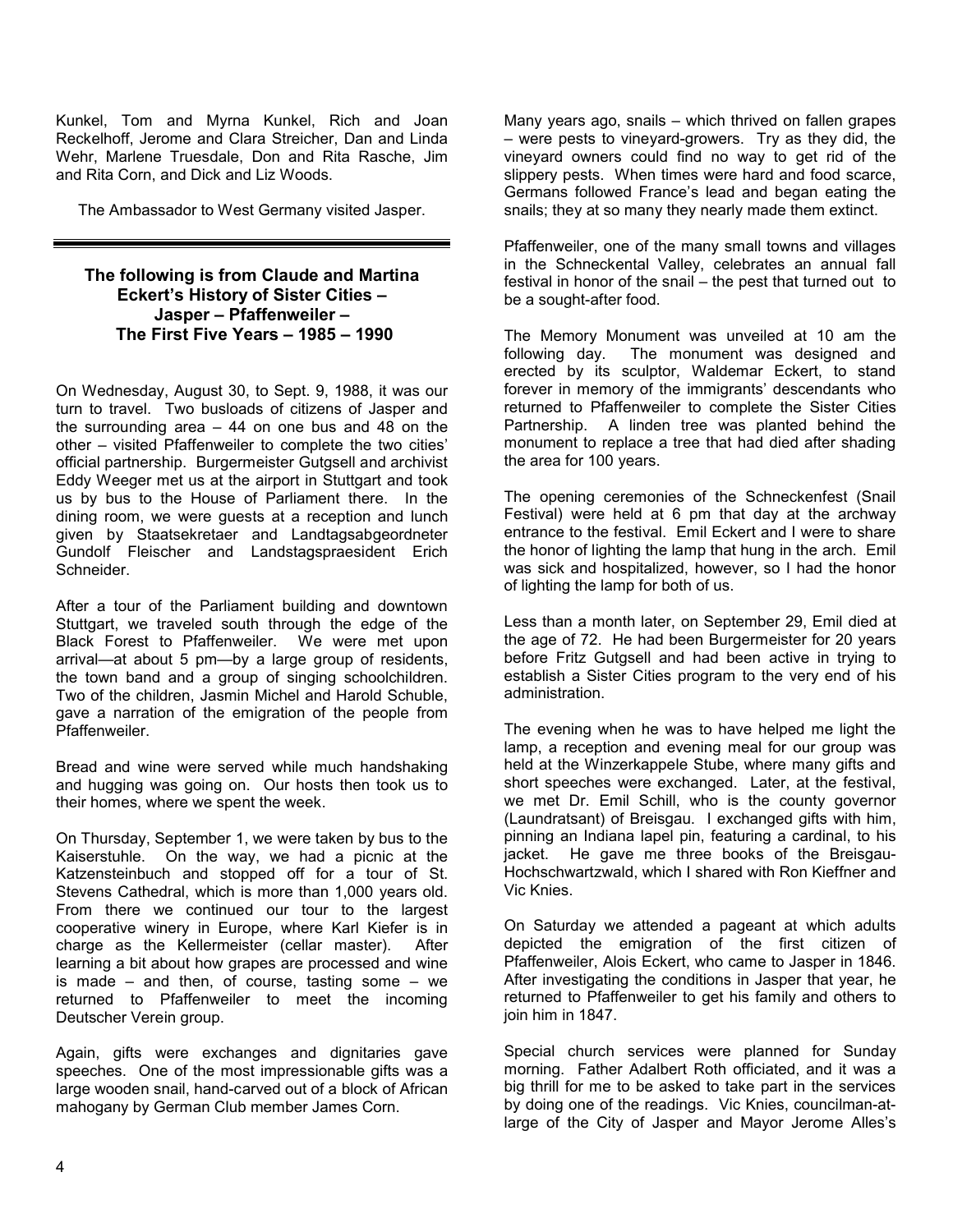representative on this trip, also did one of the readings. So did Burgermeister Gutgsell.

For about two hours that afternoon, eight members of the Buttons and Bows Square Dance Club performed western-style square-dancing through the Schneckenfest area. Stan Krempp had taped our dances and calls, and Clemens Huppe of Pfaffenweiler used his tape player to play them for us. The dancers were Stan and Mary Jane Krempp, Jim and Dolores Hopf, George and Sue Lythgoe, and Martina and I.

On Monday morning, September 5, the Deutscher Verein group left for home. The rest of us were taken by bus to tour the Cathedral of Freiburg, where we ate lunch in the courtyard. We had three hours of unscheduled time to rest or tour the city of Freiburg before returning to Pfaffenweiler to eat dinner with our host families.

Tuesday, September 6, we were taken by bus for some sight-seeing in the Black Forest. We visited several places, including the Muenstertal at St. Blasien. We were treated to a very fine meal in the old abbey and were taken through the gift shop and the museum – where Burgermeister Johann Mier of St. Blasien heartily welcomed us with a wine toast.

That evening, a "heimats abend" (going-away party) was held at the Batzenbarger Hall in Pfaffenweiler. The local clubs put on skits and other talent demonstrations, and the Jasper square-dancers demonstrated their talents again. The rest of the evening was spent conversing and dancing to music provided by local students.

After many goodbyes and tears on Thursday morning we rode a bus to the Stuttgart airport for our return flight to the United States. We carried with us a weather vane from the people of Pfaffenweiler to display in a prominent location in Jasper. Tom Schmidt's contracting firm installed it on the roof of the old Gramelspacher-Gutzweiler house, now the downtown campus of Vincennes University Jasper Center, on Main Street.

## **"Ein Prosit"**

Ein Prosit, Ein Prosit, der Gemiitlichkeit

Ein Prosit, Ein Prosit, der Gemiitlichkeit

Eins, zwei, Drei g'suffa!

Zicke, zacke, zicke, zacke, hoi, hoi, hoi,

Zicke, zacke, zicke, zacke, hoi, hoi, hoi,

#### **Roast Chicken Stew**

Yield: 4 Servings

Ingredients:

3 tablespoons butter 2 tablespoons chopped onions 2 tablespoons plain flour 500 ml Beef stock 50 ml dry port or red wine 2 thick lemon slices with peel 2 bay leaves salt and fresh-ground pepper dash or two of wine vinegar 1 ¼ roast chicken (just the meat, cut into bit-sized pieces)

#### Directions:

The gravy can be cooked ahead of time and refrigerated or frozen; or made on the spot, if you feel energetic. The chicken you can roast yourself (again, if you feel like it) or pick up from the nearest place which roasts chickens and wraps them up for passersby. Serve with mashed potatoes, noodles, or dumplings. Melt the butter in a heavy-bottomed non-reactive saucepan; add the chopped onions and cook until translucent. Add the flour, and cook until the "roux" is golden brown. Pour in the beef stock and port. Add lemon slices, bay leaves, sale and pepper. Allow the sauce to cook for about 20 minutes, stirring occasionally, then pour through a fine strainer, test for seasoning, and add vinegar and salt or pepper to taste. Add the chicken pieces and heat over a low flame.

(taken from www.derdeutschemichel-online.de)

#### **GERMAN NOODLE RING WITH CHEESE SAUCE**

Serving Size : 1

Amount Measure Ingredient -- Preparation Method 1 cup noodles 3 cup Water, boiling 1 x Salt 3 tb Butter 3 tb Flour 1/2 ts Salt 1/2 ts Paprika 1 1/2 c Milk 2 ea Egg, well beaten

1/4 lb Cheese, american swiss

Boil the noodles in salted water and cook about 10 minutes until tender. Drain and put into a welle areased ring mold. Melt the butter, add the flour and blend. Stir in the milk and continue cooking, stirring constantly until mixture thickens. Add the seasoning and cheese cut in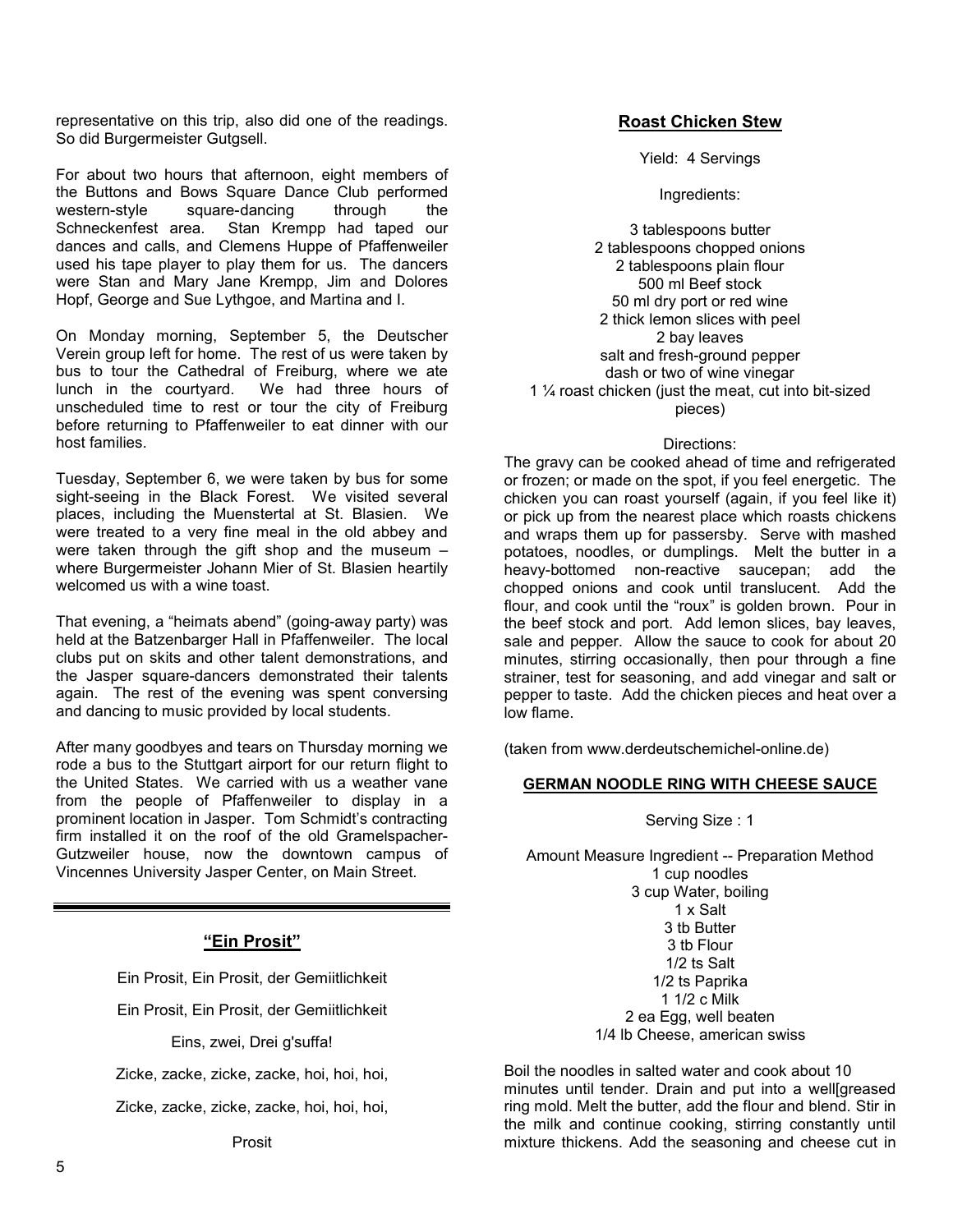small pieces. Cook until cheese melts. Reserve 1/2 of the sauce to use later. To the remaining sauce, add the well beaten eggs and mix well. Pour over the noodles. Set mold in pan containing hot water and bake at 350-F about 45 minutes. Unmold on large platter, pour over the remaining hot cheese sauce and fill center with any desired vegetable, such as peas and carrots, spinach or asparagus tips.

From: http://www.derdeutschemichel-online.de/

Note: Information submitted for Die Zeitung is printed as submitted unless editing is requested.



#### **Endowments at the Dubois County Community Foundation**

#### **Jasper Deutscher Verein (German Club) German Heritage Endowment**

A donor-advised endowment to benefit generations in ensuring that our German heritage is preserved and enriched in Jasper and Dubois County.

#### **Claude and Martina Eckert Sister Cities Endowment**

A designated endowment to provide support to Sister Cities of Jasper, Inc. to support the Jasper/Pfaffenweiler relationship.

A gift to the Jasper Deutscher Verein (German Club) German Heritage Endowment or to the Claude and Martina Eckert Sister Cities Endowment is a wonderful way to remember that special someone. A gift in honor of someone or in memory of someone may be given. The Dubois County Community Foundation will send a letter of acknowledgment to the individual being honored or to the family of someone being remembered. Send your gift along with the appropriate information to the Dubois County Community Foundation, P. O. Box 269, Jasper, IN 47547-0269. Envelopes are also available at the greeting table at each club meeting.

Enclosed is my gift of \$

to the  $\blacksquare$ 

(Please specify appropriate Endowment)

 $\mathcal{L}_\text{max}$  , and the contract of the contract of the contract of the contract of the contract of the contract of the contract of the contract of the contract of the contract of the contract of the contract of the contr

Name: \_\_\_\_\_\_\_\_\_\_\_\_\_\_\_\_\_\_\_\_\_\_\_\_\_\_\_\_\_\_\_\_\_\_\_\_\_\_\_

Address: \_\_\_\_\_\_\_\_\_\_\_\_\_\_\_\_\_\_\_\_\_\_\_\_\_\_\_\_\_\_\_\_\_\_\_\_\_

City/State/Zip: **with the set of the set of the set of the set of the set of the set of the set of the set of the set of the set of the set of the set of the set of the set of the set of the set of the set of the set of th** 

I want my gift to be in memory of / in honor of:

\_\_\_\_\_\_\_\_\_\_\_\_\_\_\_\_\_\_\_\_\_\_\_\_\_\_\_\_\_\_\_\_\_\_\_\_\_\_\_\_\_\_\_\_\_

Please acknowledge my gift to:

Name: \_\_\_\_\_\_\_\_\_\_\_\_\_\_\_\_\_\_\_\_\_\_\_\_\_\_\_\_\_\_\_\_\_\_\_\_\_\_\_

Address: \_\_\_\_\_\_\_\_\_\_\_\_\_\_\_\_\_\_\_\_\_\_\_\_\_\_\_\_\_\_\_\_\_\_\_\_\_

City/State/Zip: \_\_\_\_\_\_\_\_\_\_\_\_\_\_\_\_\_\_\_\_\_\_\_\_\_\_\_\_\_\_\_\_\_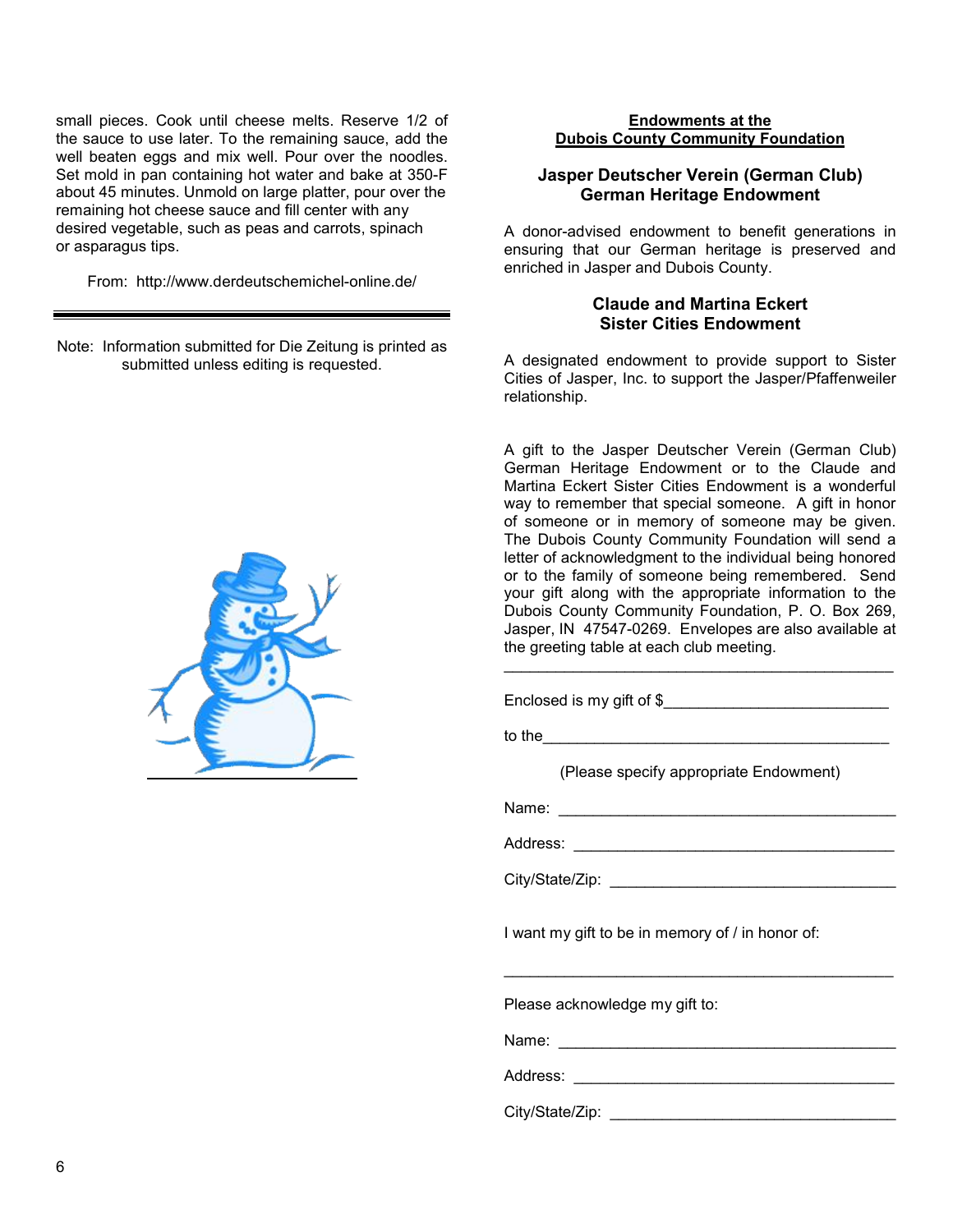## **Membership Dues**

| It's that time of year again! Please submit your dues for 2011 by March 31, 2011 by<br>completing and sending in the following form. Thanks! |
|----------------------------------------------------------------------------------------------------------------------------------------------|
| SEND TO: Jasper Deutscher Verein, ATTN: Rita Egler, P.O. Box 15,<br>Jasper, IN 47547-0015                                                    |
|                                                                                                                                              |
|                                                                                                                                              |
|                                                                                                                                              |
| Home Phone $($ $)$ _______ - __________                                                                                                      |
| Please note if you would like to receive your newsletter via E-mail. Please note your                                                        |
| [circle one]                                                                                                                                 |
| Single Membership (\$10.00) or Couple Membership (\$20.00)                                                                                   |
| [circle one]                                                                                                                                 |
| New Membership or Membership Renewal                                                                                                         |
| Please indicate the year which dues are to be applied:                                                                                       |